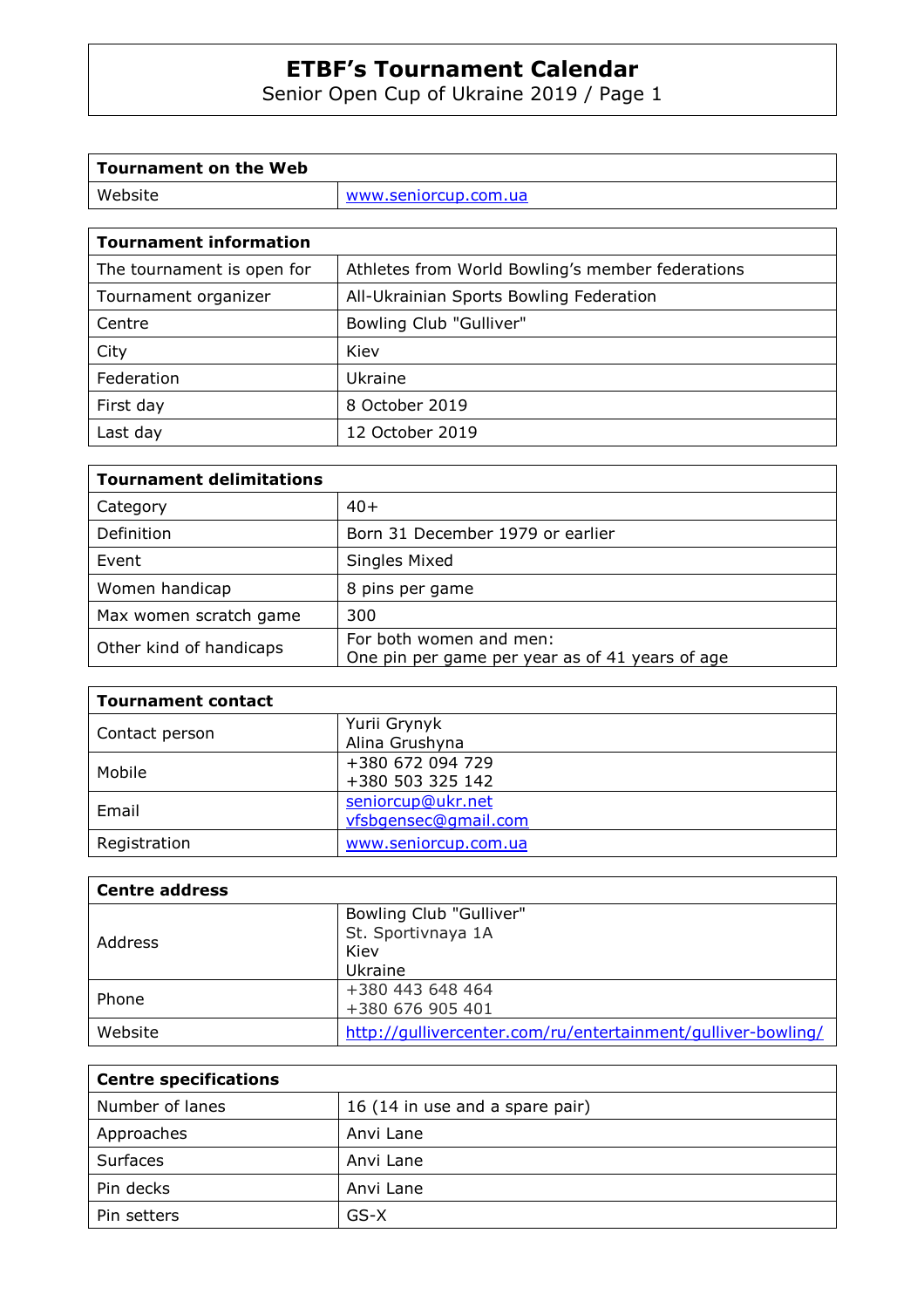Senior Open Cup of Ukraine 2019 / Page 2

| Pins         | Plastic Mr. Twister     |
|--------------|-------------------------|
| Score system | <b>Brunswick Vector</b> |

| <b>Dressing specifications</b> |                        |
|--------------------------------|------------------------|
| Oil machine                    | Kustodian Plus         |
| Oil                            | <b>Brunswick Logic</b> |
| Cleaner                        | Invicible              |
| Pattern prepared by            | Not informed           |
| Dressing done by               | Not informed           |

| Prize money specifications |       |
|----------------------------|-------|
| Prize fund status          | Fixed |
| Tax on prizes              | No    |

| Prize money expressed in Euro  |                                                                                              |
|--------------------------------|----------------------------------------------------------------------------------------------|
| <b>Position</b>                | <b>Singles Mixed</b>                                                                         |
| Position 1                     | 2.600                                                                                        |
| Position 2                     | 1.800                                                                                        |
| Position 3                     | 1.400                                                                                        |
| Position 4                     | 1.000                                                                                        |
| Position 5-8                   | 650                                                                                          |
| Position 9-12                  | 500                                                                                          |
| Position 13-16                 | 350                                                                                          |
| Position 17-24                 | 250                                                                                          |
| Best scratch score, all squads | 200                                                                                          |
| Best scratch score, squad 10   | 200                                                                                          |
| Best scratch score, squad 11   | 200                                                                                          |
| Best scratch score, squad 12   | 200                                                                                          |
| Best scratch score, squad 13   | 200                                                                                          |
| Total                          | 15.800                                                                                       |
| squad will win                 | In case of a tie in one of the 5 last prizes, the player with the highest score in any other |

## **Tournament format**

### **Qualification**

6 games, entries and re-entries

#### **High-Low**

The highest and the lowest game in a series added together

#### **Turbo Competition**

A separate standing for the scores in game 5 of each series of 6 games Valid only for those having paid the Turbo fee before a squad is starting

#### **Desperado squad**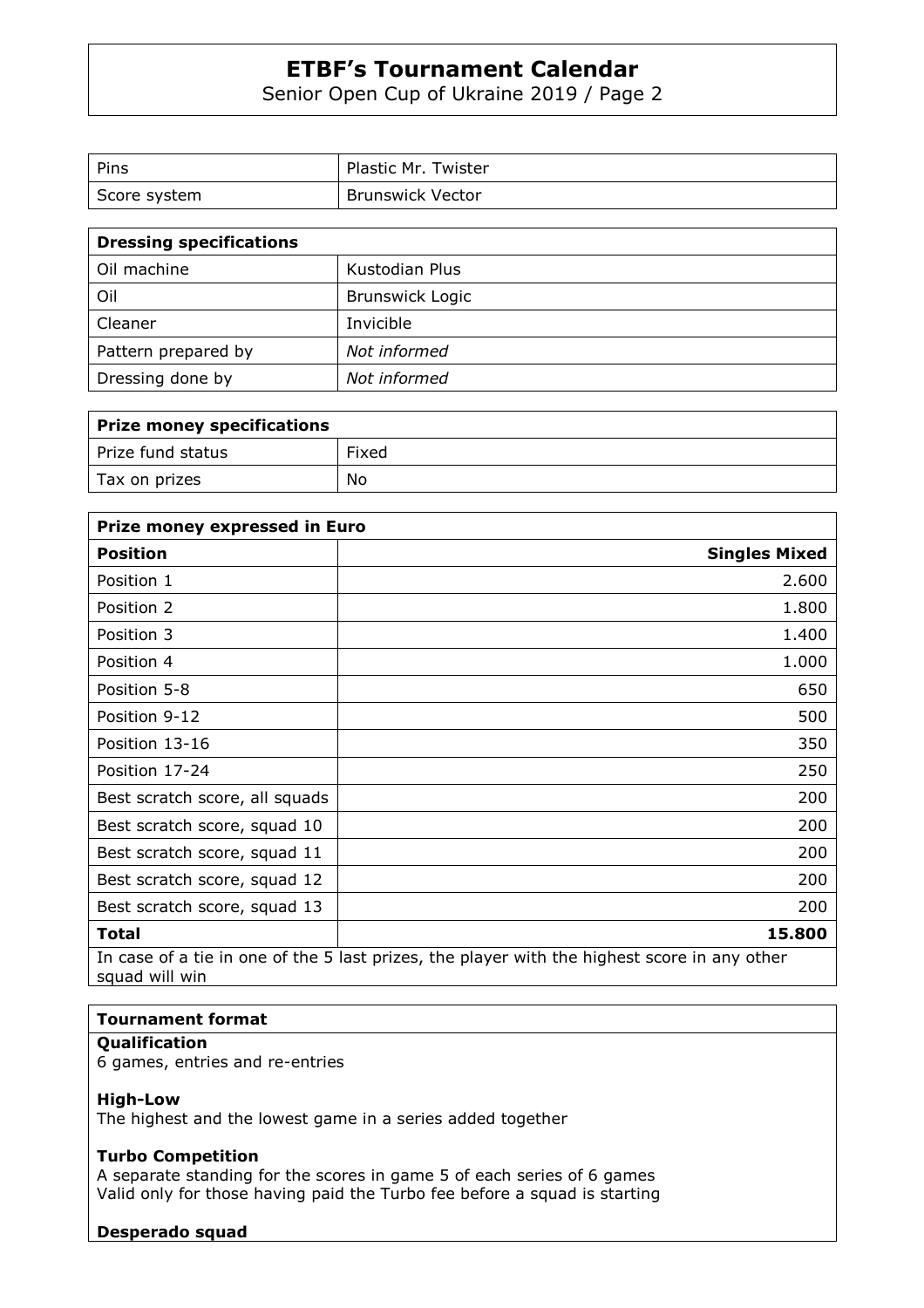Senior Open Cup of Ukraine 2019 / Page 3

#### 1 game

#### **24 athletes will qualify for the final steps**

Top 14 athletes from the general standing, seeded 1-14 Top 2 from squads 1-6, seeded 15-16 (after 2 days) Top 2 from the High-Low standing, seeded 17-18 Top 2 from the Turbo standing, seeded 19-20 Top 4 from the Desperado standing, seeded 21-24

#### **Qualified for steps**

Athletes seeded 1-8 are qualified directly to the final step 2, while all other qualified athletes will bowl the final step 1

#### **Final step 1**

16 athletes will bowl 8 matches best of three games A match ends when 2 games are won by the same athlete The athletes will be matched according to their seeding numbers 9 vs. 24, 10 vs. 23 etc. The 8 winners will qualify for the final step 2. Their seeding numbers, which will be 9-16, will be awarded according to their step 1 seeding numbers The 8 losers will be ranked 15-24 according to their step 1 seeding numbers

#### **Final step 2**

#### **16 athletes are divided into 4 groups of 4 athletes as follows**

Group A: Athletes seeded 1, 8, 12 and 16 Group B: Athletes seeded 2 ,7 ,11 and 15 Group C: Athletes seeded 3, 6, 10 and 14 Group D: Athletes seeded 4, 5, 9 and 13

In each group there will be 3 one game round robin matches with 10 points for a won game and 5 points for a tied game added to their score totals.

The 4 winners will qualify for the final step 3

The 4 athletes ending second will be ranked 5-8 according to their step 2 seeding numbers The 4 athletes ending third will be ranked 9-12 according to their step 2 seeding numbers The 4 athletes ending fourth will be ranked 13-16 according to their step 2 seeding numbers

#### **Final step 3**

4 athletes will play an eliminator final over three games, each starting from scratch The athletes with the lowest score in the first game will leave and be ranked 4 The athletes with the lowest score in the second game will leave and be ranked 3 The loser in the third game will be ranked 2 The winner in the third game will be ranked 1

The winner becomes the owner of the Senior Open Cup of Ukraine 2019!

#### **Tournament tie rules**

#### **Qualification**

In case of a tie in the qualification, the athlete with the highest last game will be highest ranked, then the athlete with the highest second last game etc.

#### **Desperado, Turbo and High-Low**

In case of a tie, the player with the highest position in the qualification will be ranked higher.

#### **Final step 1**

In case of a tie in any game in any match, a one ball roll-off on a full set of pins will be played, repeated until the tie is broken.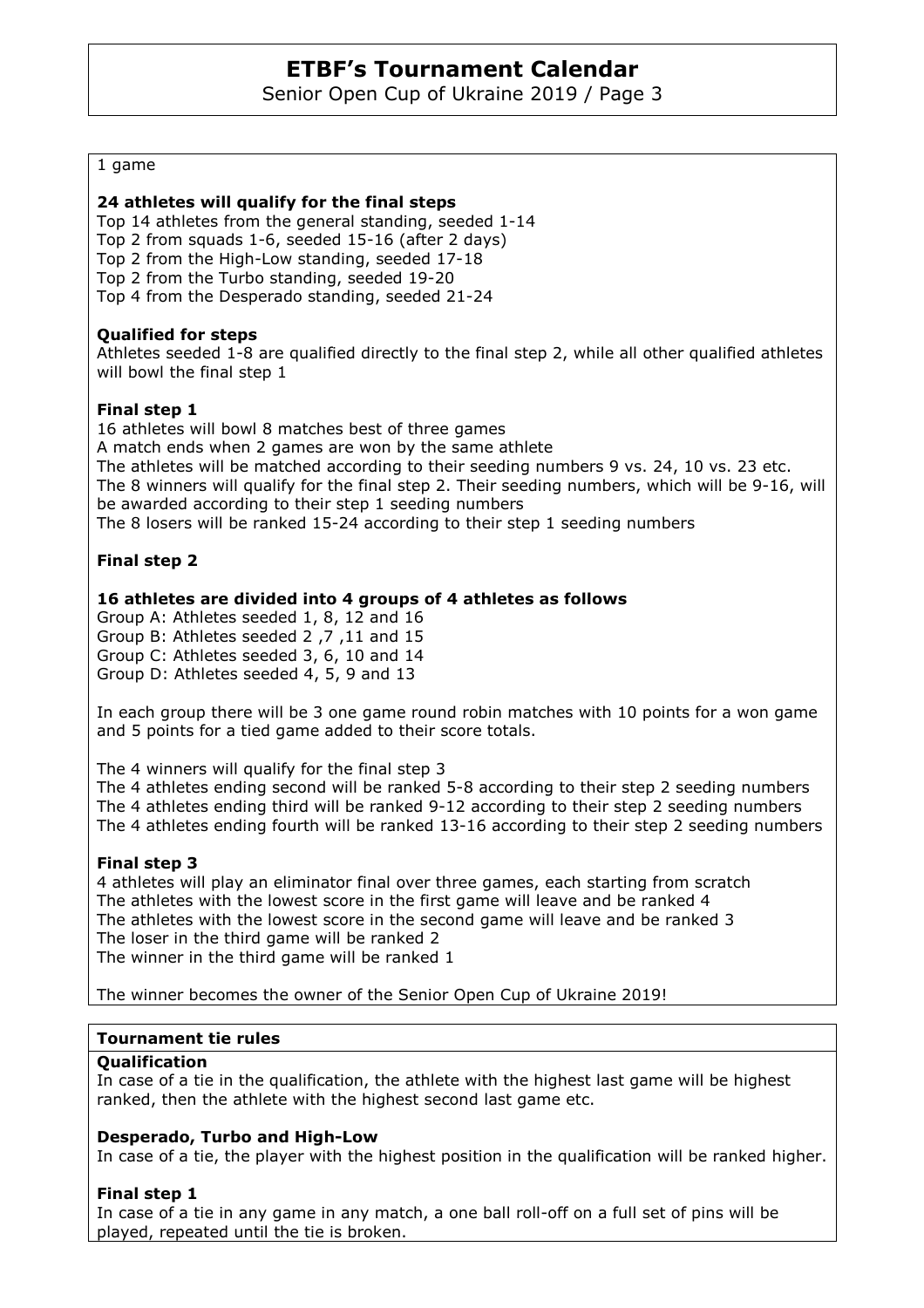Senior Open Cup of Ukraine 2019 / Page 4

### **Final step 2**

In case of a tie in a group for position 1, a one ball roll-off on a full set of pins will be played, repeated until the tie is broken.

Any other ties in a group will be broken by ranking the athlete with the lower step 2 seeding number higher.

#### **Final step 3**

In case of a tie for the player having to leave from the first or the second game, or for the final positions in the third game, a one ball roll-off on a full set of pins will be played, repeated until the tie is broken.

| Lane assignments and lane movements |                                            |
|-------------------------------------|--------------------------------------------|
| Lane draws                          | By the tournament management               |
| Athletes per pair in squads         | Four                                       |
| Frequency of movement               | Odd lanes move left, even lanes move right |
| Movement method                     | After each game                            |
| Number of lanes to move             | Two                                        |

| <b>Booking policies</b>    |                                         |
|----------------------------|-----------------------------------------|
| Booking restriction before | Three squads                            |
| Booking restriction during | Maximum three non-played entries        |
| Total number of bookings   | Unlimited                               |
| Booking cancellations      | Possible                                |
| Registration deadline      | 30 minutes before scheduled squad times |

| Qualification squads and fees in $\epsilon$ |                   |             |             |                          |                  |                 |  |
|---------------------------------------------|-------------------|-------------|-------------|--------------------------|------------------|-----------------|--|
| <b>Squad</b>                                | <b>Day</b>        | <b>Date</b> | <b>Time</b> | <b>Spots</b>             | <b>Entry fee</b> | <b>Re-entry</b> |  |
| Squad 01                                    | Tuesday           | 08.10.2019  | 08.30       | 28                       | 60               | 40              |  |
| Squad 02                                    |                   |             | 12.00       | 28                       | 60               | 40              |  |
| Squad 03                                    |                   |             | 15.30       | 28                       | 60               | 40              |  |
| Squad 04                                    | Wednesday         | 09.10.2019  | 08.30       | 28                       | 70               | 50              |  |
| Squad 05                                    |                   |             | 12.00       | 28                       | 70               | 50              |  |
| Squad 06                                    |                   |             | 15.30       | 28                       | 70               | 50              |  |
| Squad 07                                    | Thursday          | 10.10.2019  | 08.30       | 28                       | 80               | 60              |  |
| Squad 08                                    |                   |             | 12.00       | 28                       | 80               | 60              |  |
| Squad 09                                    |                   |             | 15.30       | 28                       | 80               | 60              |  |
| Squad 10                                    | Friday            | 11.10.2019  | 08.00       | 28                       | 100              | 80              |  |
| Squad 11                                    |                   |             | 12.00       | 28                       | 100              | 80              |  |
| Squad 12                                    |                   |             | 16.00       | 28                       | 100              | 80              |  |
| Squad 13                                    | Saturday          | 12.10.2019  | 08.00       | 28                       | 120              | 100             |  |
| Desperado                                   |                   |             | 11.00       | $\overline{\phantom{a}}$ | 50               |                 |  |
| High Low                                    | $\qquad \qquad -$ |             |             |                          | 15               |                 |  |